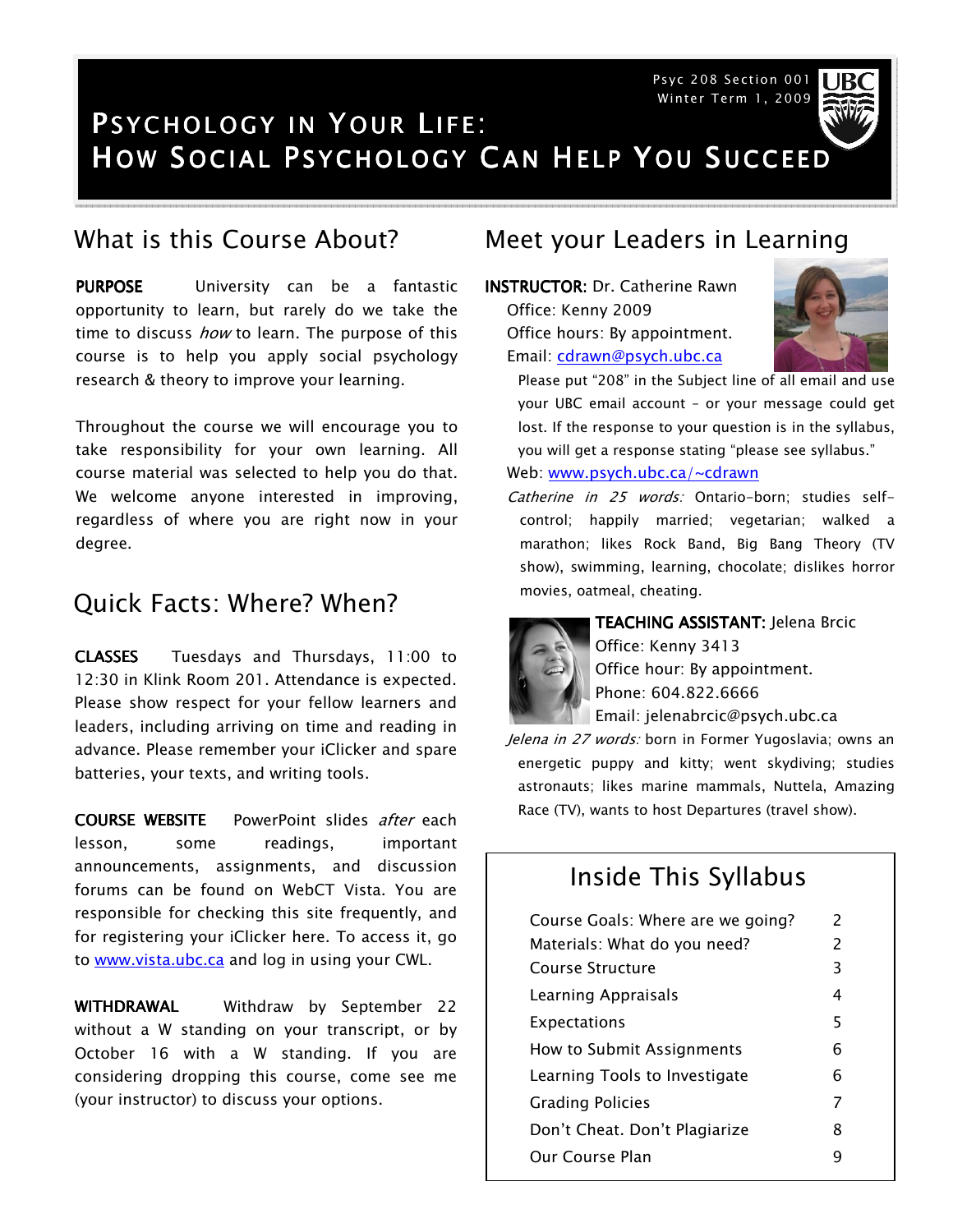## Course Goals: Where are We Going?

Goals are a major topic in this course. I designed this course with specific goals in mind to keep all of us focused throughout the term. By the end of this course, you should be able to...

- 1. Apply and assess how well techniques of active learning work for you.
- 2. Recognize the basic ways social psychologists come to know about behavior and explain why that's useful.
- 3. Describe how beliefs about the self can influence learning.
- 4. Use research-based information about goals and self-control to plan your learning.
- 5. Use research-based motivation and coping strategies to support your goal pursuit.
- 6. Appraise your and others' learning in a balanced, growth-directed way.
- 7. Explain how the presence of others can influence learning.
- 8. Describe and apply strategies to enhance group productivity and decision making.
- 9. Interpret your learning experiences in context.
- 10. Demonstrate practice in a variety of employable skills.

Specific goals... help to keep us all focused throughout the course.

## Materials: What Do You Need?

**REQUIRED TEXTS** When designing this rather unorthodox course, I worked with two publishing companies to create a custom set of materials that aligned with course content and was as budgetfriendly as possible for you. There are two custom texts for this course, both titled with the course title. I will refer to them as McGraw and Pearson, reflecting their publisher.

- From McGraw-Hill Custom Publishing come excerpts from *Exploring Social Psychology*, 2nd Canadian Edition, by David G. Myers and Steven M. Smith (2009). This thin book has the UBC logo in the top left corner.
- From Pearson Custom Publishing come excepts from two thorough texts plus two relaxed but research-based books featuring a non-text, popular press writing style. See Vista for the full source list in APA style. This book has a windowpane/cross style cover. Please register in peerScholar using your access code found packaged with this text, and course code: CRSCDLC-217130.
- A few additional readings can be found on the Vista course website.
- Copies of both texts will be available soon on Course Reserve at Koerner library for 2hour loans.

**iCLICKER** iClicker questions and polls will be integrated into every class; please bring yours! They can be purchased at the bookstore, used or new. There is a \$10 rebate coupon in the Pearson text pack to help cut costs. Please REGISTER YOUR iCLICKER on our Vista course website, as soon as possible.

| ٠<br>٠   |
|----------|
|          |
|          |
|          |
|          |
|          |
|          |
|          |
|          |
|          |
|          |
| iclicker |

VISTA COURSE WEBSITE Our course website is found at **www.vista.ubc.ca**. You can log in using your CWL. Register your iClicker, download notes and readings, upload assignments, communicate with your base group, and more!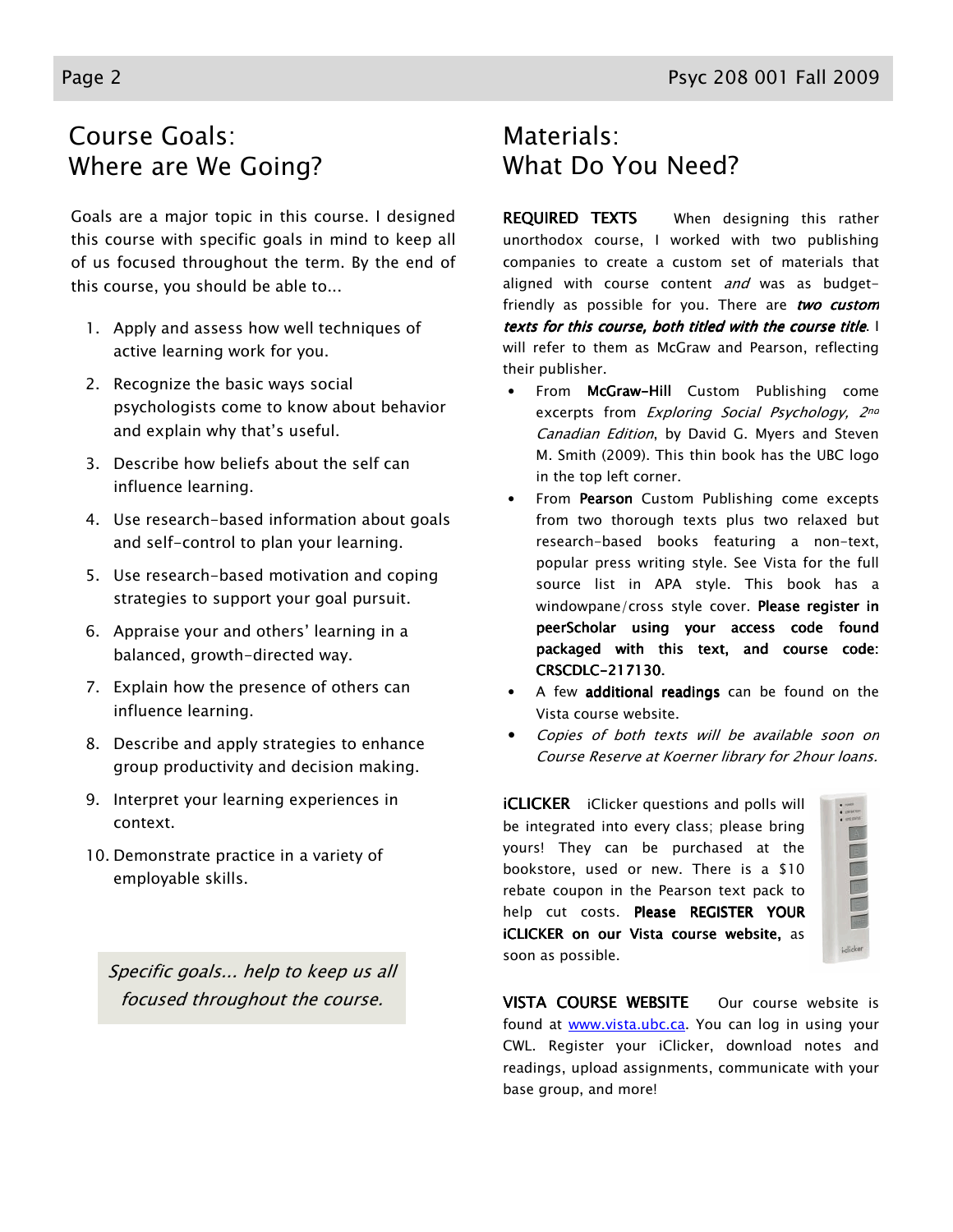This course is designed to lead you—in fact, all of us—on a learning journey. Course goals provide a structure that guides the content, learning activities (both in class and out), and appraisal strategies (more on that later). Throughout the journey we will use tools, theories, and research evidence from social psychology to think about how people learn in general, and specifically how you can improve your own learning. By the end of this course, I hope you will have collected a set of approaches, tools, ideas, and perspectives that you can use to succeed throughout university and in your future learning endeavours.

Social Psychology is the study of how people interact with their environments, which includes real and imagined others, context, and culture. One of the focal emphases in social psychology is the interaction between the self and external environments, particularly other people (real or imagined). Thus, the course is organized to reflect this core emphasis on "self interacting with others" in the discipline. I have added "learning activities" as a third component in the Venn diagram below to reflect this course's focus on applying social psychological theories of self and others (and their interaction) to the learning context. The Venn diagram acts as a broad organizing schema for the topics we'll cover in this course.

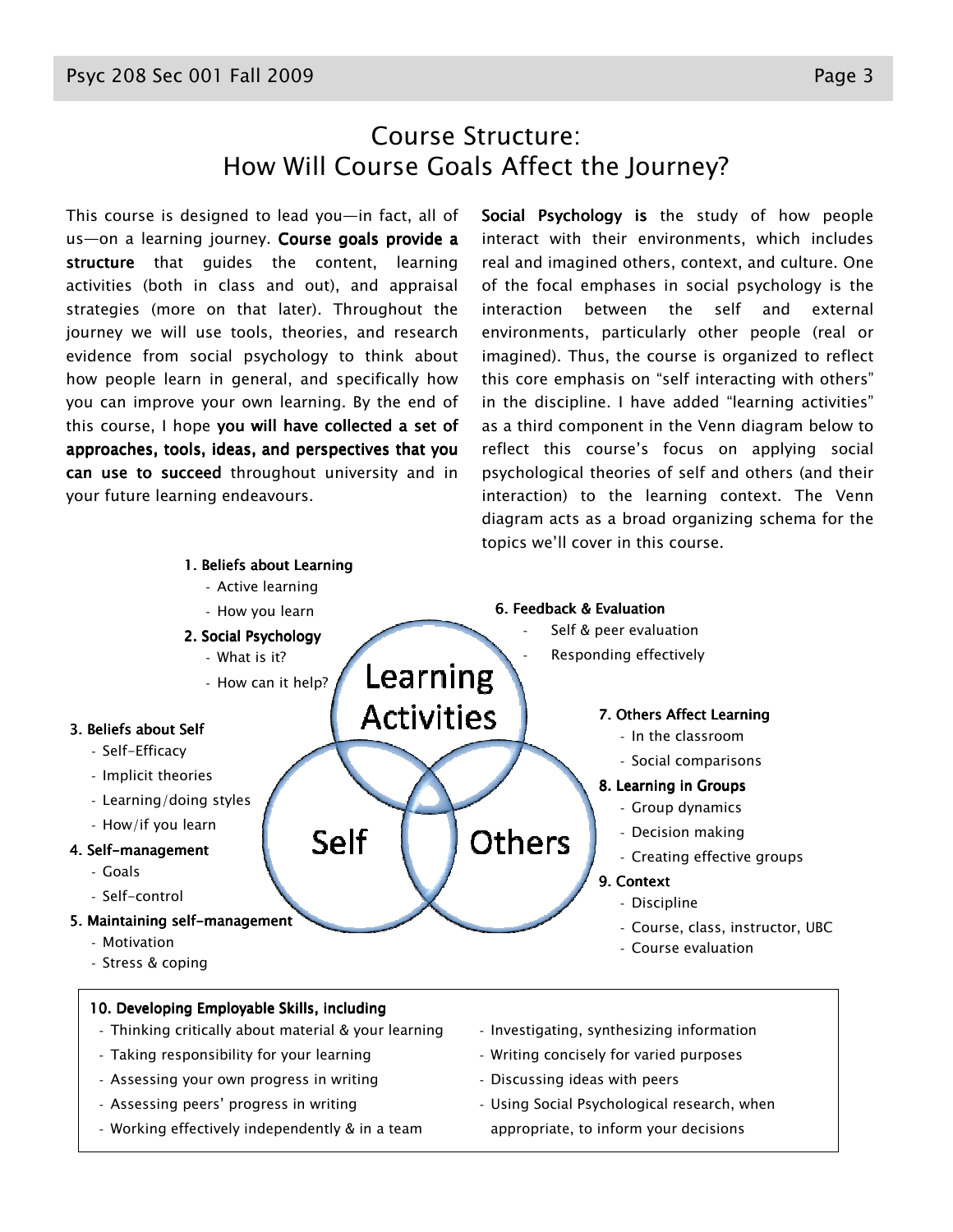

# Learning Appraisals: How Will We Know If We Have Met Our Goals?

| <b>Learning Appraisal Activity</b>   | <b>Points to Earn</b> | <b>Dates</b>                                  |
|--------------------------------------|-----------------------|-----------------------------------------------|
| Participation                        | 5%                    | (continuous)                                  |
| Midterm                              | 20%                   | Thursday October 29                           |
| 3-4 page Research Paper, Peer &      | 25%                   | Paper: Tuesday November 10                    |
| Self Evaluation                      |                       | Peer & Self Evaluation: Thursday November 19  |
| Active Learning Plan                 | 20%                   | Thursday December 3 (last day of our class)   |
| Cumulative Final Exam                | 30%                   | Date set by registrar (Exam period: Dec 8-22) |
| <b>Points Available to Earn</b>      | 100%                  |                                               |
| <b>Bonus Psychology Subject Pool</b> | 3%                    | Friday December 4 (if you choose the library  |
| Participation (up to 3 hours)        |                       | option, the deadline is Tuesday Nov 24)       |

**PARTICIPATION (5%)** Taking responsibility for your learning involves actively participating throughout this course. Your class contribution will be graded based on a combination of participation indicators, including responding to iClicker questions in class, completing informal in class work and minor homework assignments, and participating in your base group. These specific indicators of participation will contribute up to 5% to your grade, and will likely positively influence your success in learning.

MIDTERM (20%) AND FINAL (30%) These tests will consist of a mix of multiple-choice, true/false, fill-inthe-blanks, and written answer questions. The final exam is cumulative. Research shows greater long term retention with multiple testing—not just studying opportunities (Roediger & Karpicke, 2006). Because this material is important for success in your future, a cumulative final is most appropriate. More details will be provided closer to the exam dates.

**RESEARCH PAPER (25%)** This assignment will help you apply skills and knowledge from this course to prevent and deal with problems you and others encounter as students (see Course Goals 4, 5, 10). You will be asked to read a real problem that an (anonymous) peer has encountered in the past. In 3-4 pages of your best formal writing, summarize the problem, then use course material to identify potential causes, solutions, and preventative measures. You will be asked to incorporate some knowledge from a literature search you conduct on

that topic. Reflecting Course Goal #6, you will be asked to read and appraise 5 other students' papers, using peerScholar software specialized for this purpose (see http://www.pearsoned.ca/peerscholar/ for more information). Empirical evidence supports the learning value of peerScholar for peer assessment of papers (e.g., Paré & Joordens, 2008), and you will be given the option to appeal and have your paper graded by our TA if you wish. Further details will be provided soon, including specific assessment criteria and peerScholar procedures.

ACTIVE LEARNING PLAN (20%) The aim of this personalized assignment is to measure your ability to apply course material to improve your own learning. It is designed with low-stress in mind. This assignment involves writing 2 pages, 4 times throughout the term, then pulling it all together at the end, adding a 2 page introduction and a 2 page conclusion. Grammar will take a back seat in these writings; the focus is on showing us that you are accurately and earnestly applying the course material to improve your learning. Further details will be provided soon, including assessment criteria.

SUBJECT POOL BONUS POINTS (3%) One way to learn more about psychology is to participate in ongoing research projects. You may earn up to 3 percentage points toward your course grade by participating in studies that are posted on https://hsp.psych.ubc.ca/. These points will be added to your final course grade, after any scaling that may have been applied.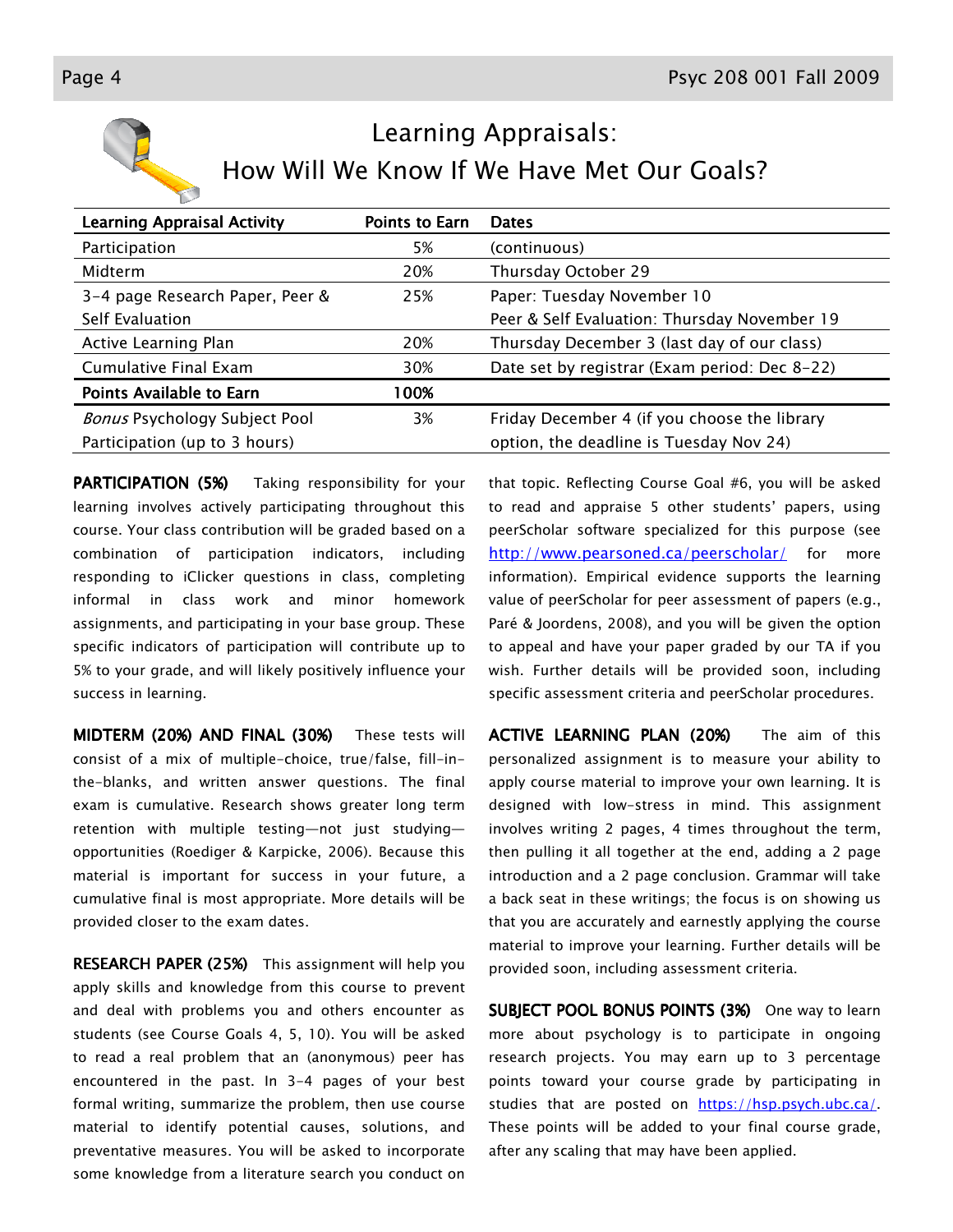#### What We Expect from You

**PARTICIPATION** This course is designed to be experiential, involving small base group discussions, large group discussions, class activities and writing, iClicker questions, and regular feedback. Although some class time will be devoted to a traditional lecture format, the success of the class depends upon your active participation.

ATTENDANCE Please come to every class, prepared to participate. Bring your iClicker (and a spare AAA battery), a pen and some paper (in addition to a laptop, if you bring one), and an open mind. If you miss class you are responsible for obtaining missed notes and important announcements. You will not be able to regain participation points for missed classes.

**RESPECTFUL CONDUCT** You are expected to treat your base group-mates, all your classmates, your instructor, your TA, and yourself with respect at all times, both in and out of the classroom, face-to-face and in writing (e.g., on email). This includes arriving to class on time and, especially if you are late, minimizing causing distractions for other students.

**ETHICAL CONDUCT** You are responsible for your own learning. Cheating of any kind will **not** be tolerated, including dishonest use of the iClicker (e.g., entering responses for an absent classmate). See the section on academic dishonesty for more information about plagiarism and exams.

PUNCTUAL ASSIGNMENTS Late assignments will be accepted but 10% per day will be deducted. No assignments will be accepted after 7 days. Plan ahead to avoid penalties.

PRESENCE AT EXAMS If you must miss an exam due to an extenuating circumstance like severe illness, you or your caregiver must (1) contact me at least 1 hour before the exam start time, and then (2) provide a doctor's note within one week of the test. Unless both conditions are met, you will receive a zero.

FEEDBACK You will be consulted regularly for feedback about your learning, what elements of the course are working well for you, and what could be improved. We invite you to share your thoughts and suggestions with us, particularly about things we are able to change, and be open to working together to make this course a positive experience for all of us.



Let's work together to make this course a positive experience for all of us.

#### What You can Expect from Us

**AVAILABLE** We are here to help you and your 179 classmates choose to succeed. Visiting us is typically more effective than email for clearing up questions. Email us a few time and day options to make an appointment. We hope you will join us to discuss the course material, course process, and application to your life.

**ONLINE SLIDES** PowerPoint slides and handouts will be available after class on our WebCT Vista site, under the "Learning Modules" tab.

PARTICIPATION We will make every effort to keep you interested in class by mixing things up and getting you involved in learning activities designed to help you learn. We will ask you to do only those activities that we believe will help you learn. To help document active learning, we will take some photographs throughout the term. Please see your instructor within the first two weeks if you have serious concerns about this.

FEEDBACK We will endeavour to provide you with feedback on learning appraisals (e.g., essays, quizzes) as promptly and as detailed as possible, given the size of our class.

**RESPECTFUL & ETHICAL CONDUCT** At all times, we aim treat each of you with respect, and to make all course decisions with the highest standard of ethics in mind. If you feel you are being treated unfairly or disrespected by us or a classmate, we invite you to talk to us so we can sort out the issue together. To be clear: such a discussion would not impact your grade.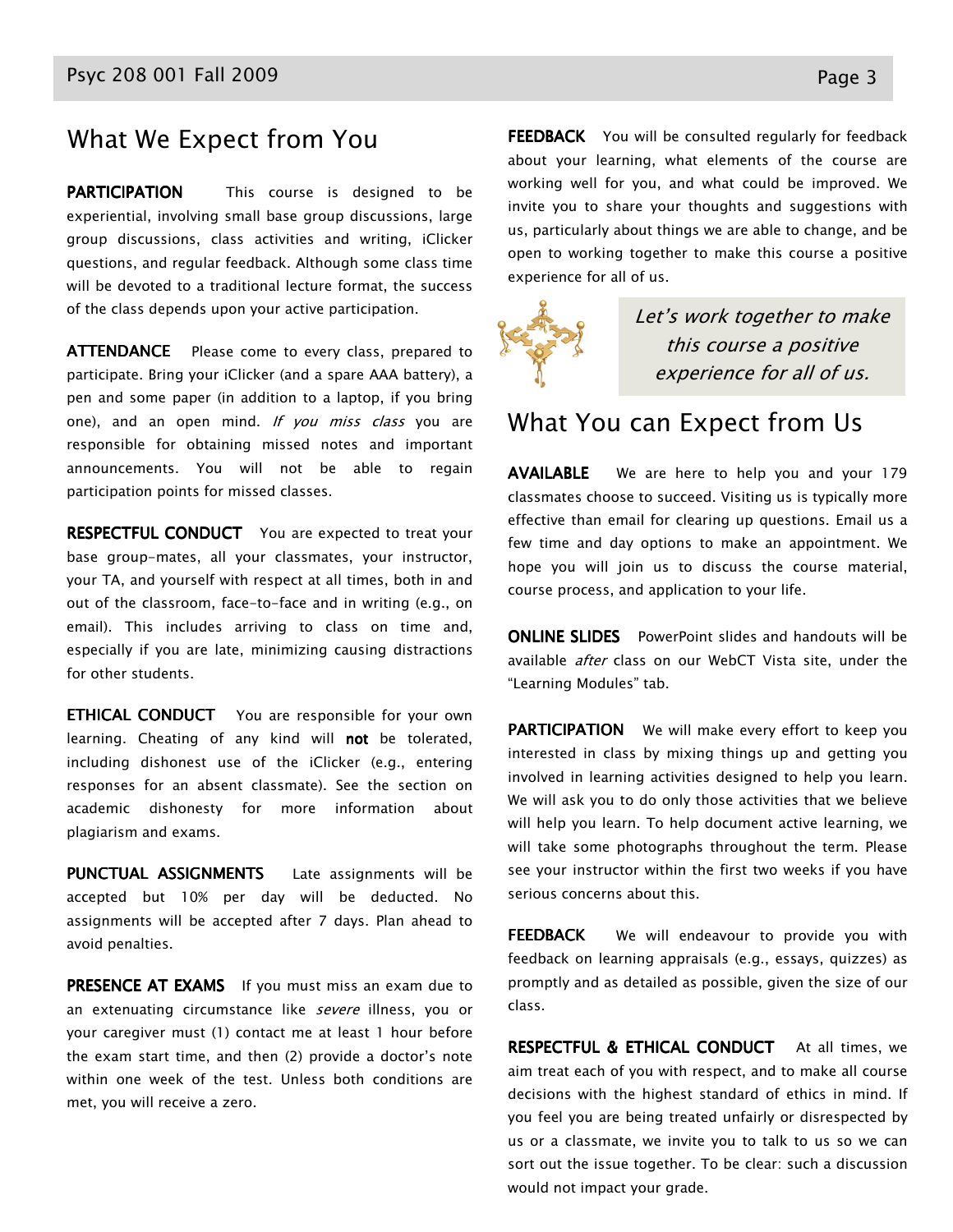### How to Submit Assignments

#### **RESEARCH PAPER**

Please submit

- 1. a hard copy at the start of the class period in which it is due,
- 2. an electronic copy on Vista (which is linked to TurnItIn) by 11:59pm on the due date, and
- 3. an electronic copy on peerScholar.com by 11:59 on the due date.

For peer edits

1. Sign in to www.pearsoned.ca/peerscholar and follow directions there. We will go over directions in more detail on October 6.

By September 15, please create your peerScholar account. Use the access code packaged with your Pearson text, plus this course code: CRSCDLC-217130.

In case you are wondering why there are three submissions: The hard copy is considered the master copy; all others must match it. The purpose of the Vista copy is so that we can use TurnItIn to cross-check your paper with an enormous database of websites, past submissions, and published works. See http://www.vpacademic.ubc.ca/integrity/turnitin/index .htm to learn more about TurnItIn and UBC's policies about it. You will be using peerScholar to evaluate each other's papers.

#### PERSONAL ACTIVE LEARNING PLAN

For each element during the term, please submit only

- 1. an electronic copy on Vista (which is linked to Turnitin) by 11:59pm on the due date.
- For the final product on December 3, please submit
	- 1. a hard copy at the start of the class period, and
	- 2. an electronic copy on Vista (which is linked to Turnitin) by 11:59pm.

LATE PAPERS will be penalized 10% per calendar day late, starting at 12:00 midnight. Unless all versions are handed in as specified above, the paper will be considered late. NO papers will be accepted after 7 late days (including weekends). Absolutely NO extensions will be given. Sudden illness will not be considered grounds for an extension as you will have many weeks to complete the papers.

The Bottom Line: Plan ahead! Don't be late!

### Learning Tools to Investigate!

We encourage you to take responsibility for your learning and check out what these resources might have to offer you.

Further information about academic regulations, course withdrawal dates and credits can be found in the University Calendar.

LEAP (http://leap.ubc.ca) is UBC's online hub for study and research support. This interactive website provides you with a wealth of academic resources, from tutoring and workshops to study groups and online tech tools. LEAP also offers plenty of information on a variety of academic topics, and links to nearly all of the academic resources offered at UBC. Make LEAP your first stop for all things academic!

WRITING SKILLS The UBC Writing Centre (www.writingcentre.ubc.ca) also has tutoring services, including an **Online Writer's Workshop**. The Writing Centre has also paired up with the Library to offer **Student to Scholar** online guide to preventing unintentional plagiarism and organizing your writing activities. Also, Purdue University offers an amazing collection of information about writing, including using APA style, at their Online Writing Lab (OWL), available at http://owl.english.purdue.edu/owl.

PHYSICAL OR LEARNING DISABILITIES UBC is committed to equal opportunity in education for all students, including those with documented physical disabilities or learning disabilities. If you have a disability that affects your learning in the classroom or your performance on tests or exams, please contact Access & Diversity in Brock Hall 1203, 1874 East Mall, Phone: 604.822.5844, Web: www.students.ubc.ca/access.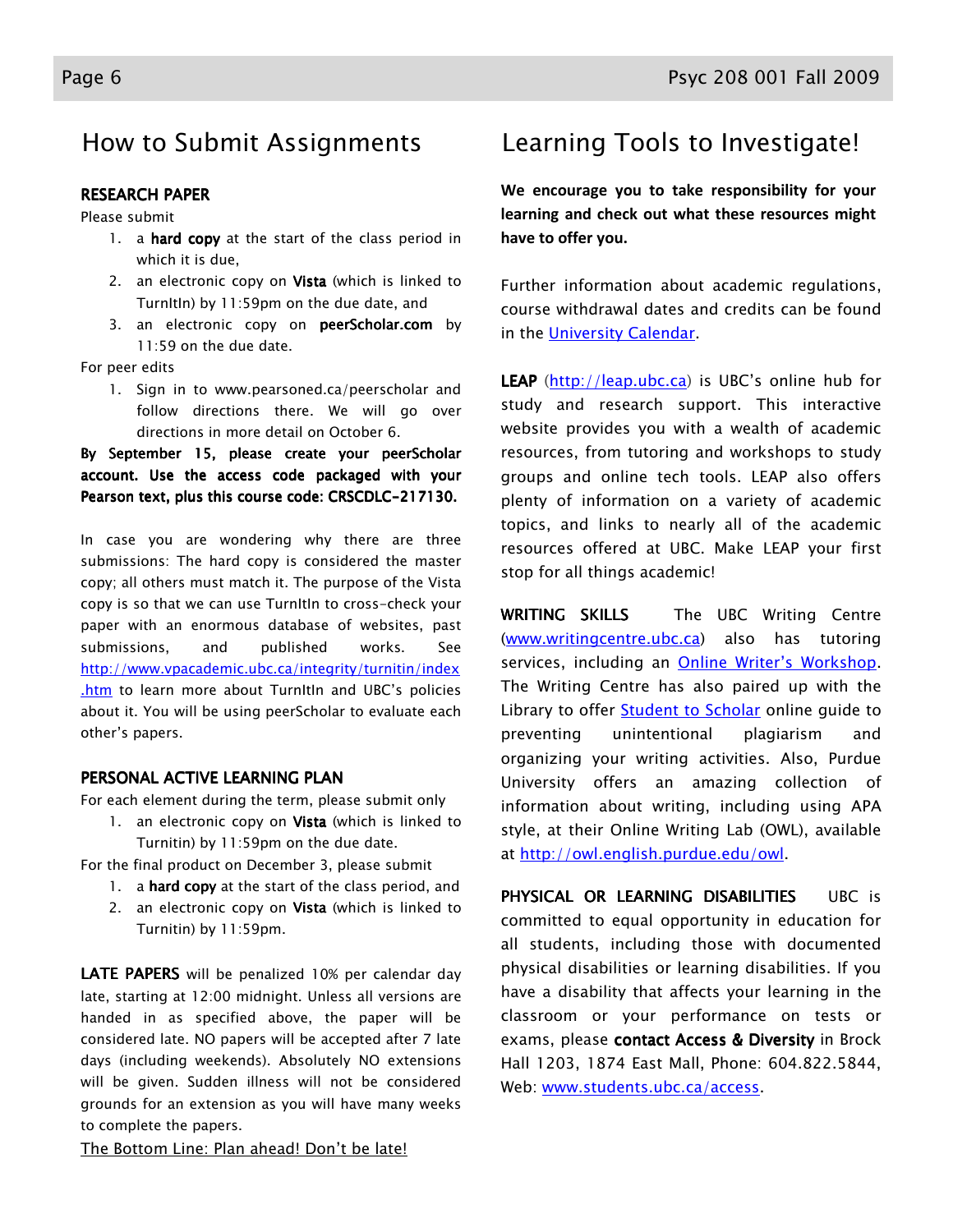#### Psychology Department Grading Policies

In order to reduce grade inflation and maintain equity across multiple course sections, all psychology courses are required to comply with departmental norms regarding grade distributions. According to departmental norms, the mean grade in a 300-level class is 70 for a good class, 68 for an average class, and 66 for a weak class, with a standard deviation of 13). The corresponding figures for 100- and 200-level Psychology courses are 67, 65, and 63, with a standard deviation of 14. Scaling may be used in order to comply with these norms; grades may be scaled up or down as necessary by the professor or department. Grades are not official until they appear on a student's academic record. You will receive both a percent and a letter grade for this course. At UBC, they convert according to the key below:

| $A+$  | 90-100%    | $C+$ | 64-67%     |
|-------|------------|------|------------|
| A     | 85-89%     | C    | 60-63%     |
| $A -$ | $80 - 84%$ | $C-$ | $55 - 59%$ |
| $B+$  | 76-79%     | D    | $50 - 54%$ |
| R     | $72 - 75%$ | F    | $0 - 49%$  |
| R-    | 68-71%     |      |            |



## Faculty of Arts Guidelines for Grading Criteria

You are earning a degree at a highly reputable post-secondary institution. Therefore, criteria for success are high. The Faculty of Arts offers the following guidelines that broadly characterize the kind of work that is generally associated with the main grade ranges. These characteristics help to put the Psychology Department Grading Policies into context. Note that adequate performance is in the C range, which is the typical class average.

A RANGE: *Exceptional Performance*. Strong evidence of original thinking; good organization in written work; capacity to analyze (i.e., break ideas down) and to synthesize (i.e., bring different ideas together in a coherent way); superior grasp of subject matter with sound critical evaluations; evidence of extensive knowledge base.

B RANGE: *Competent Performance*. Evidence of grasp of subject matter; some evidence of critical capacity and analytic ability; reasonable understanding of relevant issues; evidence of familiarity with the literature.

D-C RANGE: Adequate Performance. Understanding of the subject matter; ability to develop solutions to simple problems in the material; acceptable but uninspired work; not seriously faulty but lacking style and vigour.

F RANGE: *Inadequate Performance*. Little or no evidence of understanding of the subject matter; weakness in critical and analytical skills; limited or irrelevant use of the literature.

Consider these characteristics when making choices about the quality of work you submit in all learning appraisals, in this and any other course.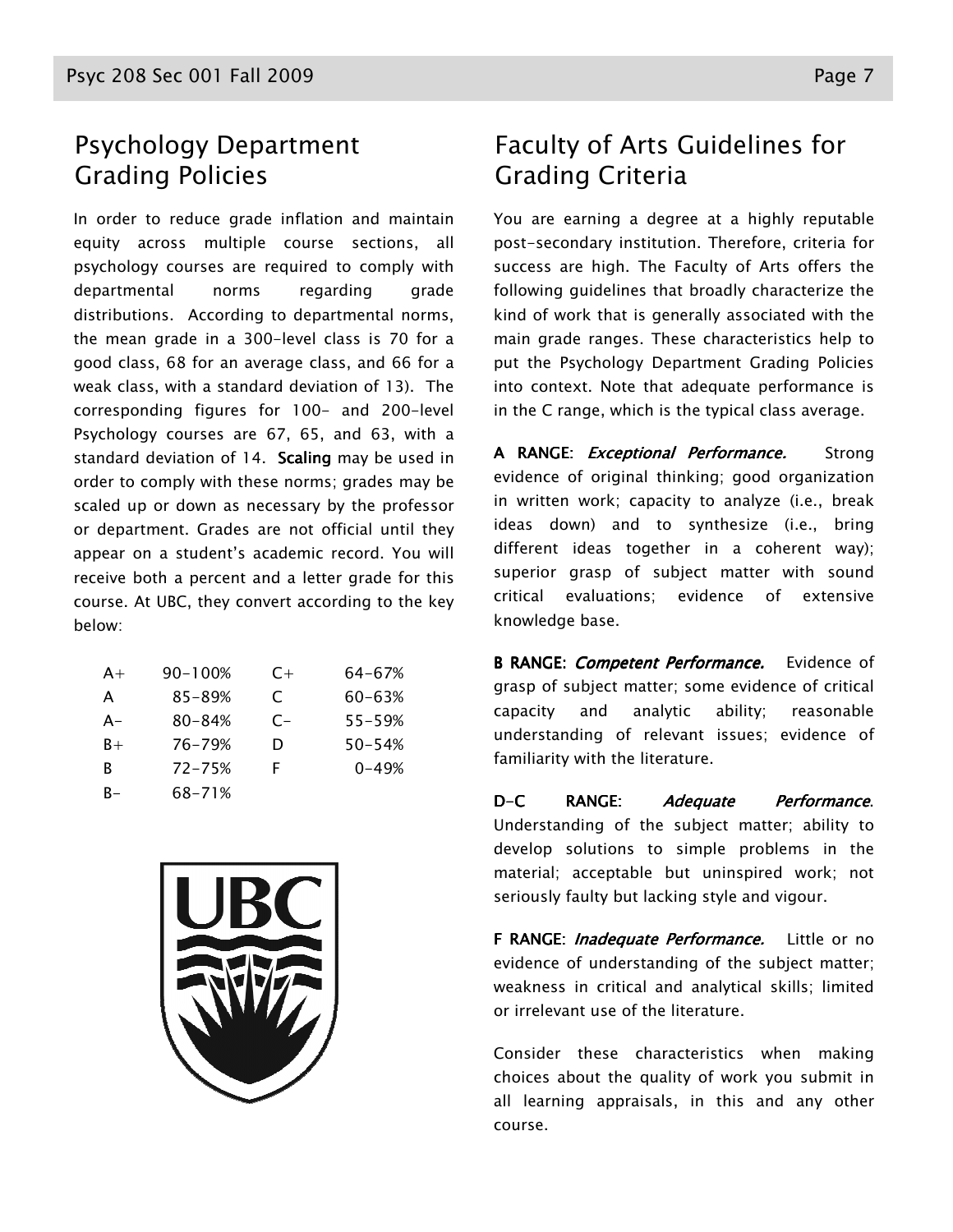#### $\overline{a}$ Don't Cheat. Don't Plagiarize. It's Not Worth It. Read on For Key Definitions and Consequences.

Don't try it, don't do it. The consequences are more severe than you may think: you will fail the course, you may be expelled from University, and unable to attend any other post-secondary institution in the future. Think about the long-term implications of that outcome in your life.

Psychology Department's Position on Academic Misconduct

Cheating, plagiarism, and other forms of academic misconduct are very serious concerns of the University, and the Department of Psychology has taken steps to alleviate them. In the first place, the Department has implemented software that, can reliably detect cheating on multiple-choice exams by analyzing the patterns of students' responses. In addition, the Department subscribes to  $Turnltln - a$  service designed to detect and deter plagiarism. All materials (term papers, lab reports, etc.) that students submit for grading will be scanned and compared to over 5 billion pages of content located on the Internet or in TurnItIn's own proprietary databases. The results of these comparisons are compiled into customized "Originality Reports" containing several, sensitive measures of plagiarism; instructors receive copies of these reports for every student in their class.

In all cases of suspected academic misconduct, the parties involved will be pursued to the fullest extent dictated by the guidelines of the University. Strong evidence of cheating or plagiarism may result in a zero credit for the work in question. According to the University Act (section 61), the President of UBC has the right to impose harsher penalties including (but not limited to) a failing grade for the course, suspension from the University, cancellation of scholarships, or a notation added to a student's transcript. All graded work in this course, unless otherwise specified, is to be original work done independently by individuals.

Do use any of the indexes and databases listed under Indexes and Databases, Subject Resources, OneSearch or Metasearch on the Library's website at http://www.library.ubc.ca. (Not sure which index to use? Click HELP on the library homepage at www.library.ubc.ca or try Subject Resources.) When instructed to do so, you may use sources such as Google/Yahoo/MSN Search/etc. to find articles for assignments in this course, particularly Google Scholar.

"Be careful and critical of what you read and choose to cite."

Be careful and critical of what you read and choose to cite. Reference all material using APA style; if you cannot find a proper reference, question whether that source is appropriate. Do not copy and paste text from other sources, even in a draft. If you ever have any questions about what sources to use or how to

cite them without plagiarizing, please see your instructor or TA before handing in your assignment.

If you have any questions as to whether or not what you are doing is even a borderline case of academic misconduct, please consult your instructor. For details on pertinent University policies and procedures, please see Chapter 5 in the UBC Calendar (http://students.ubc.ca/calendar).

Do note that during exams, the instructor and invigilators reserve the right to move students in their seating arrangement with no explanation provided.

> "If you ever have any questions about what sources to use or how to cite them... please see your instructor or TA before handing in your assignment."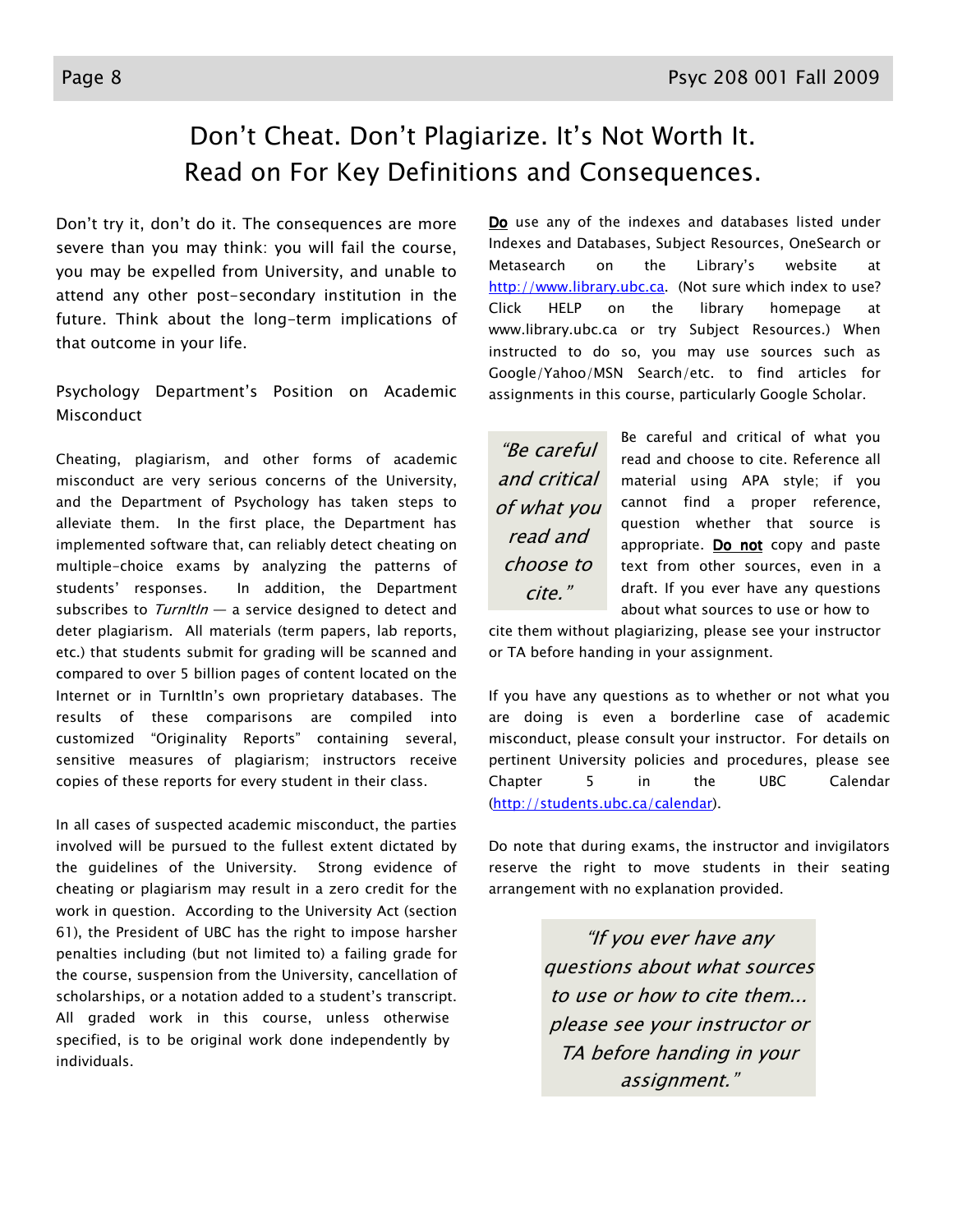Subject to change. Changes will be announced in class and posted on the Vista course website.

| Week           | Date                     | <b>Topics</b>                                                                     | Readings for Today                               | Learning Appraisals &<br><b>Activities for Today</b>                          |
|----------------|--------------------------|-----------------------------------------------------------------------------------|--------------------------------------------------|-------------------------------------------------------------------------------|
| 1              | Tuesday<br>Sept 8        | No class (Imagine UBC Day)                                                        |                                                  |                                                                               |
|                | Thursday<br>Sept 10      | Welcome!<br>Course & Vista Overview                                               | Syllabus                                         |                                                                               |
| $\overline{2}$ | Tuesday<br>Sept 15       | Active Learning I: What's in it for<br>you?<br>Classroom Team Building            | Pearson Chapter 1                                | Register your iClicker on<br>class Vista website.<br>Register on peerScholar. |
|                | Thursday<br>Sept 17      | Active Learning II: How You Learn                                                 | Pearson Chapter 2                                | Active Learning Plan: Mini<br>Bio                                             |
| $\overline{3}$ | Tuesday<br>Sept 22       | What is social psychology and how<br>can it help us?                              | McGraw-Hill Module 2                             | Active Learning Plan: Goals &<br>Learning Strategy                            |
|                | Thursday<br>Sept 24      | Beliefs about the Self I                                                          | Vista Reading #1 (Dweck)<br>McGraw-Hill Module 5 |                                                                               |
| 4              | Tuesday<br>Sept 29       | Beliefs about the Self II<br>Self-Management I:<br><b>Using Goals Effectively</b> | Pearson Chapter 4                                |                                                                               |
|                | Thursday<br>Oct 1        | Self-Management II: Using Goals<br>Effectively                                    |                                                  |                                                                               |
| 5              | Tuesday<br>Oct 6         | Your Research Paper: Let's get<br>started!                                        |                                                  | Active Learning Plan:<br>Revisiting & Adapting Goals                          |
|                | Thursday<br>Oct 8        | Self-Management III:<br>Self-Control                                              |                                                  | Paper topic statement.                                                        |
| 6              | Tuesday<br><b>Oct 13</b> | Self-Management IV:<br>Procrastination & Time<br>Management                       | Vista Reading #2 (Ariely)                        |                                                                               |
|                | Thursday<br>Oct 15       | Maintaining Self Management I:<br>Motivation                                      | Pearson Chapter 3                                |                                                                               |
| $\overline{7}$ | Tuesday<br>Oct 20        | Maintaining Self Management II:<br>Motivation, continued                          |                                                  |                                                                               |
|                | Thursday<br>Oct 22       | Active Learning in Practice: Active<br>Review                                     |                                                  |                                                                               |
| 8              | Tuesday<br>Oct 27        | Intro to Stress & Coping: Dealing<br>with Evaluation Anxiety                      |                                                  |                                                                               |
|                | Thursday<br>Oct 29       |                                                                                   |                                                  | Midterm Test                                                                  |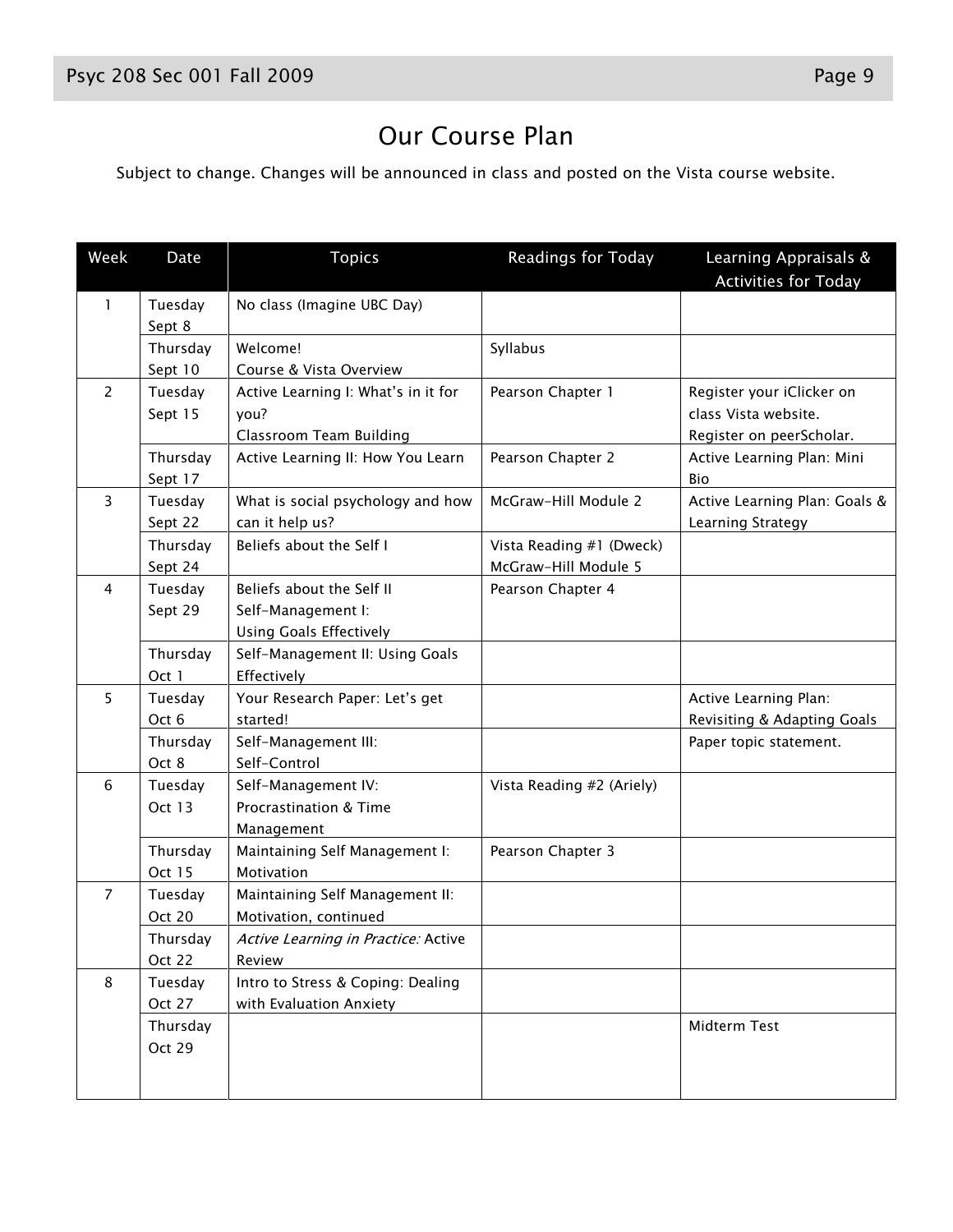#### Page 10 Psyc 208 001 Fall 2009

| Week | Date                         | <b>Topics</b>                                                                                   | Readings for Today                        | Learning Appraisals &<br><b>Activities for Today</b>     |
|------|------------------------------|-------------------------------------------------------------------------------------------------|-------------------------------------------|----------------------------------------------------------|
| 9    | Tuesday<br>Nov $3$           | Maintaining Self Management III:<br>Stress & Coping                                             | Pearson Chapter 7                         |                                                          |
|      | Thursday<br>Nov <sub>5</sub> | Maintaining Self Management IV:<br>Stress & Coping                                              |                                           | Active Learning Plan: Active<br>Learning Study Technique |
| 10   | Tuesday<br>Nov 10            | Evaluating your learning: Peer and<br>self evaluation/feedback                                  |                                           | Research Paper Due                                       |
|      | Thursday<br><b>Nov 12</b>    | Choosing How to Respond to<br>Feedback                                                          | McGraw-Hill Module 4<br>Pearson Chapter 5 |                                                          |
| 11   | Tuesday<br><b>Nov 17</b>     | How the Presence of Others Can<br>Affect Learning                                               | McGraw-Hill Module 12                     |                                                          |
|      | Thursday<br><b>Nov 19</b>    | Class Debate Preparation                                                                        |                                           | Peer and Self Evaluations and<br>Feedback                |
| 12   | Tuesday<br><b>Nov 24</b>     | Class Debate: Is Group-work good<br>or bad?                                                     | McGraw-Hill Module 13                     | [Online Student Evaluation of<br>Teaching]               |
|      | Thursday<br><b>Nov 26</b>    | <b>Group Dynamics</b>                                                                           | Pearson Chapter 6                         |                                                          |
| 13   | Tuesday<br>Dec 1             | Groups Wrap-up: Making<br><b>Functional Groups</b>                                              |                                           |                                                          |
|      | Thursday<br>Dec 3            | Active Learning Beyond this<br>Course                                                           |                                           | Active Learning Plan Due,<br>with Intro and Conclusions  |
|      |                              | Final exam date set by registrar. Do not book travel during exam period: Dec 8 to 22 inclusive. |                                           |                                                          |

The design of this course was greatly aided by the Course Design Institute (June 2009 at UBC's Centre for Teaching and Academic Growth), Carmen Batsford (Pearson), Stacy Metz (McGraw-Hill), and by countless discussions with colleagues, especially L. Duncan. The design of this syllabus was inspired by J. Lymburner (Kwantlen Polytechnic University).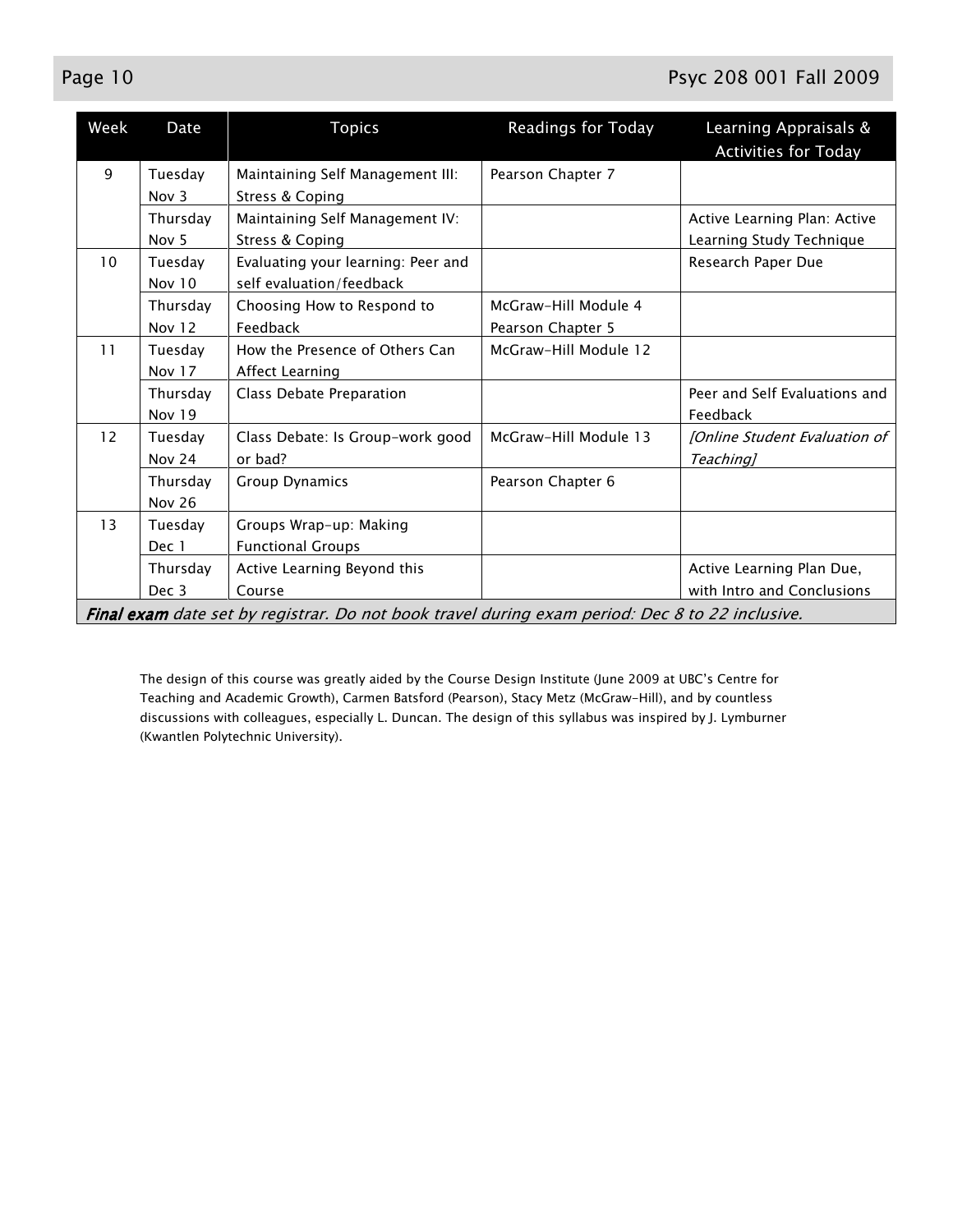#### Getting to Know You

We want to find out a bit about who you are as an individual in this large class, and what kinds of experiences you bring. Please complete the following double-sided sheet, tear it off, and hand it in.

1.What is your Name and student ID number?

2.What attracted you to this course?

3.What do you hope to get out of this course?

4.What, if anything, worries you about this course?

5.Do you know anyone else who is taking this course?

6.What is the coolest thing you've ever learned (in class or out)?

7.Regarding your response to question 6: how did you know you had learned it?